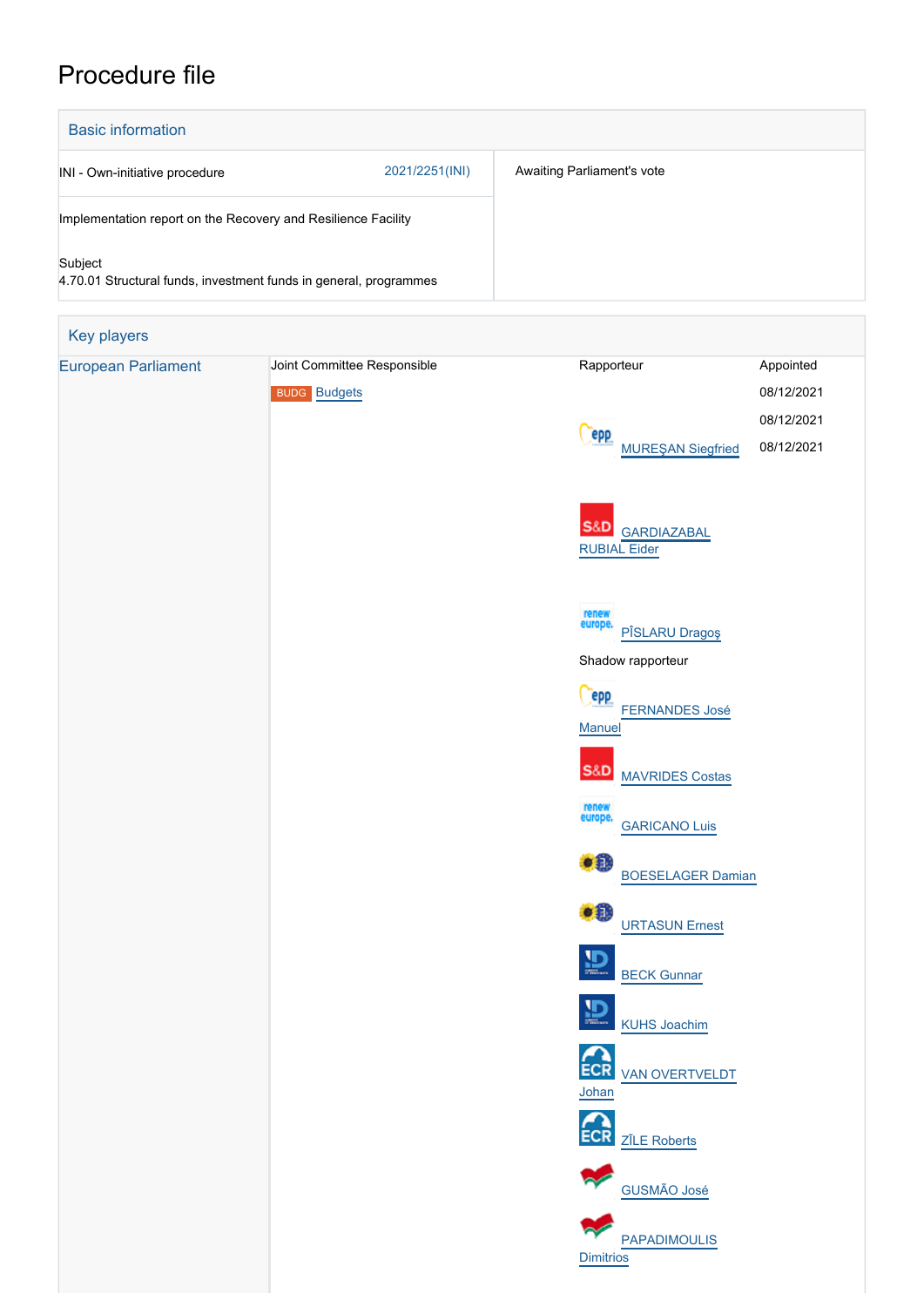|                            | <b>ECON</b> Economic and Monetary Affairs                                           |                                              |            |
|----------------------------|-------------------------------------------------------------------------------------|----------------------------------------------|------------|
|                            | Committee for opinion                                                               | Rapporteur for opinion                       | Appointed  |
|                            | <b>AFCO</b> Constitutional Affairs                                                  |                                              | 28/03/2022 |
|                            |                                                                                     | <b>epp</b><br><b>TAJANI Antonio</b>          |            |
|                            | <b>CULT</b> Culture and Education                                                   |                                              | 08/12/2021 |
|                            |                                                                                     | TH.<br><b>NIENASS Niklas</b>                 |            |
|                            | Environment, Public Health and Food Safety<br><b>ENVI</b><br>(Associated committee) | Chair on behalf of committee                 | 30/11/2021 |
|                            |                                                                                     | renew<br>europe.<br><b>CANFIN Pascal</b>     |            |
|                            | <b>Budgetary Control</b><br><b>CONT</b>                                             |                                              | 06/01/2022 |
|                            |                                                                                     | <b>S&amp;D</b><br><b>GARCÍA MUÑOZ Isabel</b> |            |
|                            | <b>International Trade</b><br><b>INTA</b>                                           | Chair on behalf of committee                 | 18/11/2021 |
|                            |                                                                                     | <b>S&amp;D</b><br><b>LANGE Bernd</b>         |            |
|                            | <b>EMPL</b> Employment and Social Affairs<br>(Associated committee)                 |                                              | 24/01/2022 |
|                            |                                                                                     | renew<br>europe.<br>PÎSLARU Dragoş           |            |
| <b>European Commission</b> | <b>Commission DG</b>                                                                | Commissioner                                 |            |
|                            | <b>Economic and Financial Affairs</b>                                               | <b>HAHN Johannes</b>                         |            |

## Key events 16/12/2021 Committee referral announced in Parliament 16/12/2021 Referral to associated committees announced in Parliament 16/12/2021 Referral to joint committee announced in **Parliament** 20/01/2022 Referral to associated committees announced in Parliament 30/05/2022 Vote in committee 08/06/2022 Committee report tabled for plenary Mag-0171/2022 22/06/2022 Debate in Parliament

| <b>Technical information</b> |                                                                                 |
|------------------------------|---------------------------------------------------------------------------------|
| Procedure reference          | 2021/2251(INI)                                                                  |
| Procedure type               | INI - Own-initiative procedure                                                  |
| Procedure subtype            | Implementation                                                                  |
| Legal basis                  | Rules of Procedure EP 54; Rules of Procedure EP 57; Rules of Procedure<br>EP 58 |
| Stage reached in procedure   | Awaiting Parliament's vote                                                      |
| Committee dossier            | CJ16/9/07918                                                                    |